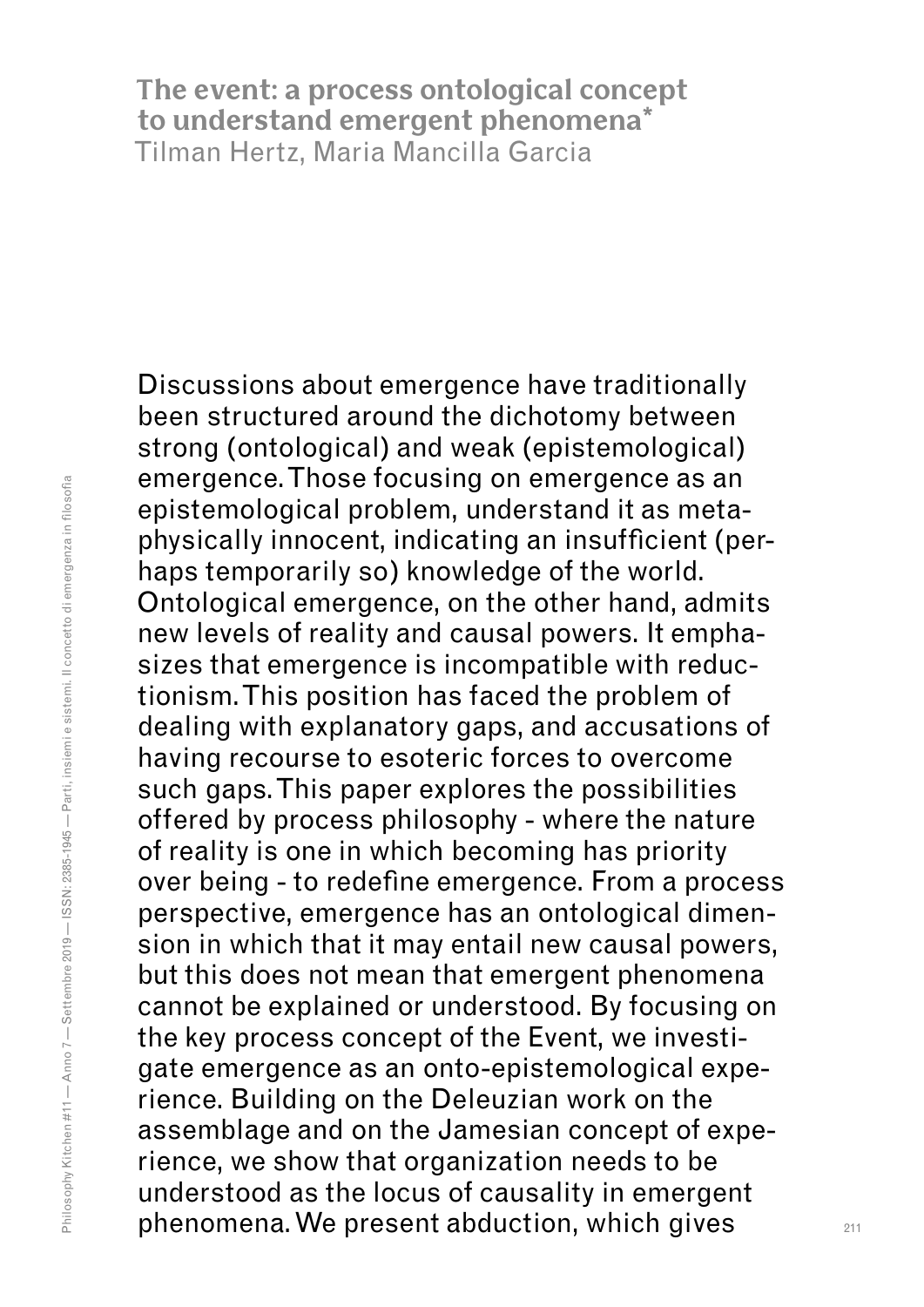room for intuition, imagination and speculation, as the ground to develop knowledge coherent with this perspective.

\*We would like to thank Maja Schlüter for her help and comments to improve this manuscript. This project has received funding from the European Research Council (ERC) under the European Union's Horizon 2020 research and innovation programme (grant agreement No 682472 — MUSES) and a core grant to the Stockholm Resilience Centre from Mistra.

# PROCESS ONTOLOGY EVENT ONTO-EPISTEMOLOGY RELATION EXPERIENCE

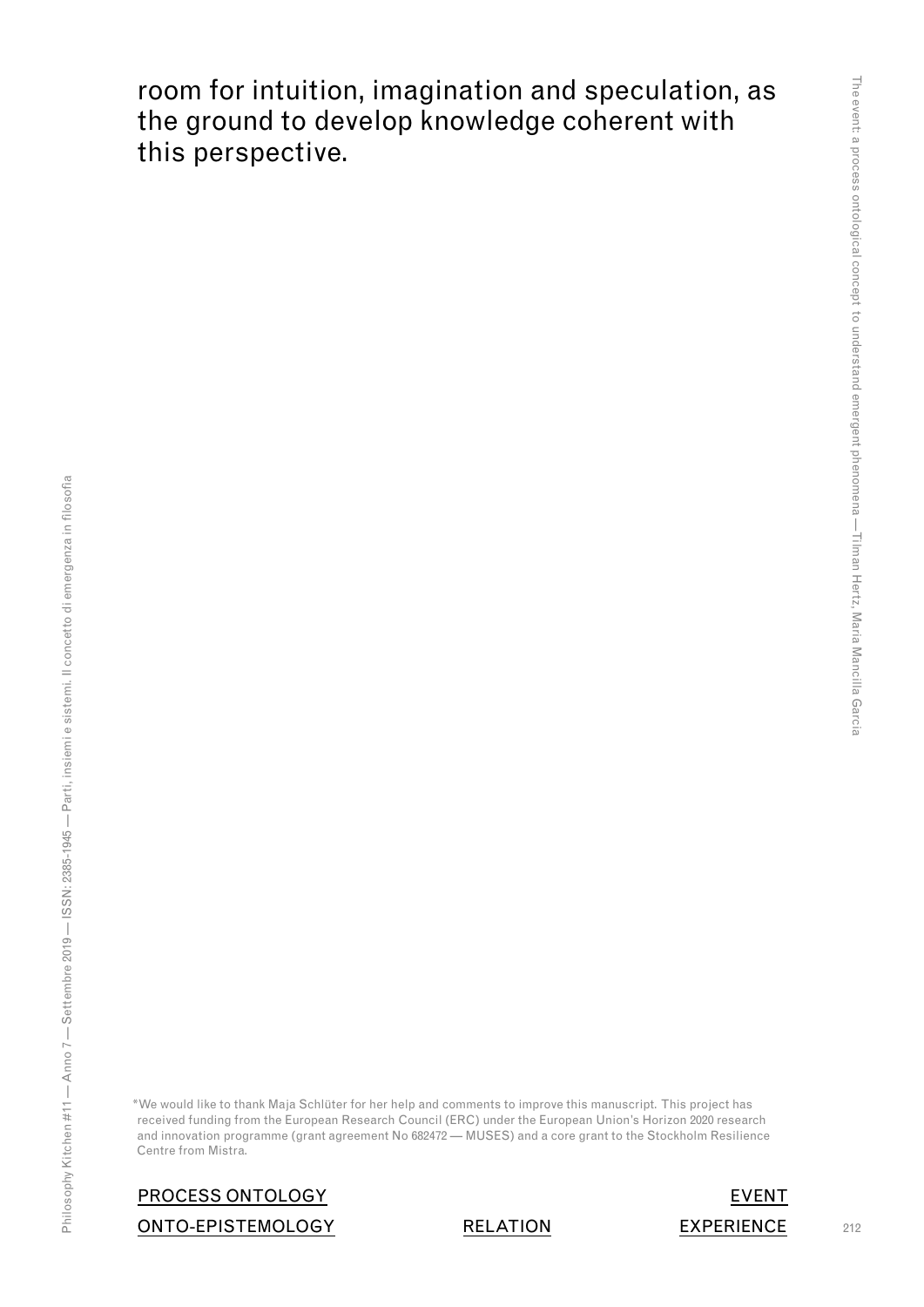#### **Introduction**

Discussions around emergence abound in philosophy of science. At the heart of these discussions lies the question as to whether or not anything can be said to emerge, i.e. whether anything truly novel and endowed with causal potency can appear or whether all phenomena are attributable to the properties of fundamental entities. The appearance of such causally potent phenomena has also been referred to as "strong emergence", as opposed to the so-called "weak emergence" in which what emerges might be epistemologically novel (for instance unpredictable or surprising) but not ontologically novel nor causally potent. Following Chalmers (2006) we make the distinction between weak and strong emergence as follows: «A high-level phenomenon is strongly emergent with respect to a low-level domain when the high-level phenomenon arises from the low-level domain, but truths concerning that phenomenon are not deducible even in principle from truths in the low-level domain. [...] We can say that a high-level phenomenon is weakly emergent with respect to a low-level domain when the high-level phenomenon arises from the low-level domain, but truths concerning that phenomenon are unexpected given the principles governing the low-level domain» (2006, 244-245). In this paper we will disentangle the implications such an understanding of emergence has for causality, especially with respect to notions such as "upward" and "downward" causation.

In particular, we will argue that the distinction between weak and strong emergence is made on the basis of a fundamental assumption, notably that there is a distinction between ontology and epistemology. This distinction has been considered by process philosophers such as Whitehead (2006), Latour (2005), and Stengers (2000) as a bifurcation, i.e. a non-necessary separation the utility of which process philosophers question. This bifurcation, between how reality is and how it is apprehended, paves the way for a type of thinking that allows for reference to fundamental elements, or ultimate building blocks of reality (Latour 2011), such as substances. We will argue below that such a bifurcation invites/imposes an explanatory scheme where an emergent phenomenon is (or rather needs to be, in principle) explained in terms of the properties of those building blocks or substances (or interaction of thereof). A key tenet to this view, according to Santos (2015), is that "no elementary entity or compound system can qualitatively change its identity, that is, to acquire and lose properties, through their extrinsic relations". This means that it is "in" those fundamental elements where one needs to look for the locus of causal power that is necessary to achieve a thorough knowledge of emergent phenomena. Hence, this leaves two possibilities for explaining emergence as already sketched out by Chalmers (2006) above: Either reducing/explaining it in terms of those fundamental elements **1** or facing an explanatory gap in that causal

capacities of emergent phenomena might not be able to be reduced to, or explained in terms of such elements.

However, in this paper we side with Bunge in arguing that the «possibility of analysis does not entail reduction, and explanation of the mechanisms of emergence does not explain emergence away» (1979, 156). We propose to go beyond the distinction between epistemology and ontology towards an onto-epistemology.

**1** We follow Epstein (1999) who notes that unpredictability does not mean non-deductibility. In other words, just because something might be unexpected as a result of it being unpredictable does not mean that it cannot be explained a posteriori and hence, in the widest sense deducible.

We do this through the concept of experience as understood by William James, which has both an ontological and an epistemological dimension. This allows us to propose an alternative account of emergence and with it a different way of conceptualizing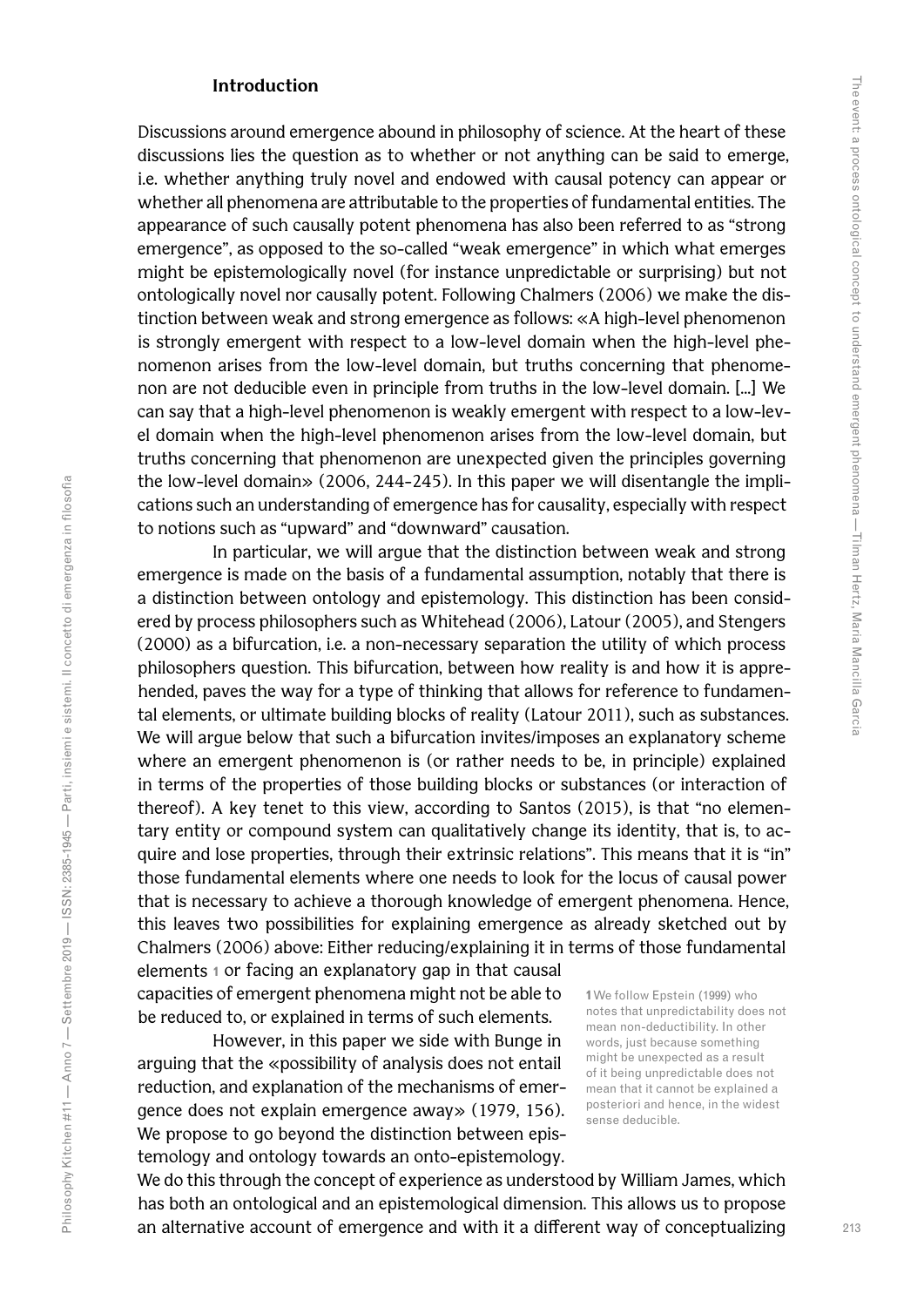novelty and causal potency. Emergence, we argue, could be understood as the prop-

erty of an arrangement, inspired in the Deleuzian definition of the assemblage **2** (Deleuze & Guattari, 1975), where the act of experiencing actualizes an emergent property. This means that emergence is real because experience is real. This does not entail embracing a subjectivist account of reality nor an idealist one. Instead, we position ourselves as realists, offering a redefinition of what is traditionally meant by objectivity. The question "emergence for whom" becomes a central one. Objectivity is thus a property of the assemblage, not a mind (and experience) independent property in the framework of a bifurcated reality.

### **Strong and weak emergence: main controversies**

inherent in Chalmer's (2006) characterization of emergence are assumptions about the "locus" of causality, i.e. about the appropriate level to be focused on in the analysis of the emergence of such phenomena (Campbell & Bickhard 2011). Weakly emergent phenomena are de**2** An assemblage, as inspired by the works of Deleuze and Guattari (1975), is a collection of elements that come together for a capacity to affect that could not be realized without the assemblage. Nail (2017) elaborates «In contrast to organic unities, for Deleuze and Guattari, assemblages are more like machines, defined solely by their external relations of composition mixture, and aggregation. In other words, an assemblage is a multiplicity, neither a part nor a whole. If the elements of an assemblage are defined only by their external relations, then it is possible that they can be added, subtracted, and recombined with one another ad infinitum without ever creating or destroying an organic unity» The elements of an assemblage can be radically different and encompass material and immaterial dimensions alike. It is that capacity to affect, as the property of an assemblage that we take to be an emergent property.

fined as arising from the low-level domain and, albeit unexpected, are deducible from and reducible to this lower level. Strongly emergent phenomena are those that arise from the lower level but are not deducible (not even in principle) from that level, and are ontologically novel.

In the first case, the locus of causality is "in" what constitutes the lower level, which is said to be foundational. What constitutes the lower level is often atomistic in nature, e.g. entities/things like particles, substances, states of affairs which are endowed with a set of qualitatively immutable properties (Santos 2015). If they are the most fundamental elements, then they need to be qualitatively immutable. In other words, these atomistic elements have sharp (conceptual) boundaries (Santos 2015). What is more, from the point of view of weak emergence, "organization" cannot be considered a locus of causality. We follow Bickhard and Campbell when they say that if one assumes the existence of fundamental entities, organization is necessarily secondary, «a boundary condition, with no causal power of its own» (2011, 47). By contrast, with respect to strong emergence, the locus of causality is to be found in the emergent phenomena itself, without it being explainable in terms of (and reducible to) what gave rise to it. This is what has led many authors and scholars to qualify this account as mysterious and unscientific (see Epstein, 1999). Protevi summarizes the discussion well when he notes:

The focus on the part / whole relation of synchronic emergence has caused a lot of mischief in social science with the structure / agency dilemma, and in philosophy of mind with the entire range of problems surrounding the issues of physicalism, eliminative materialism, reductionism, supervenience, and so forth. We see a curious chiasmatic relation here. In consciousness issues, researchers operating without a notion of complex systems struggle to relate the global level of freedom (the mental whole) to the local determinism of physical parts, while in social science they struggle to relate the local freedom of individual agents (parts) to the global determinism of social structure (the whole). The relation of methodological individualism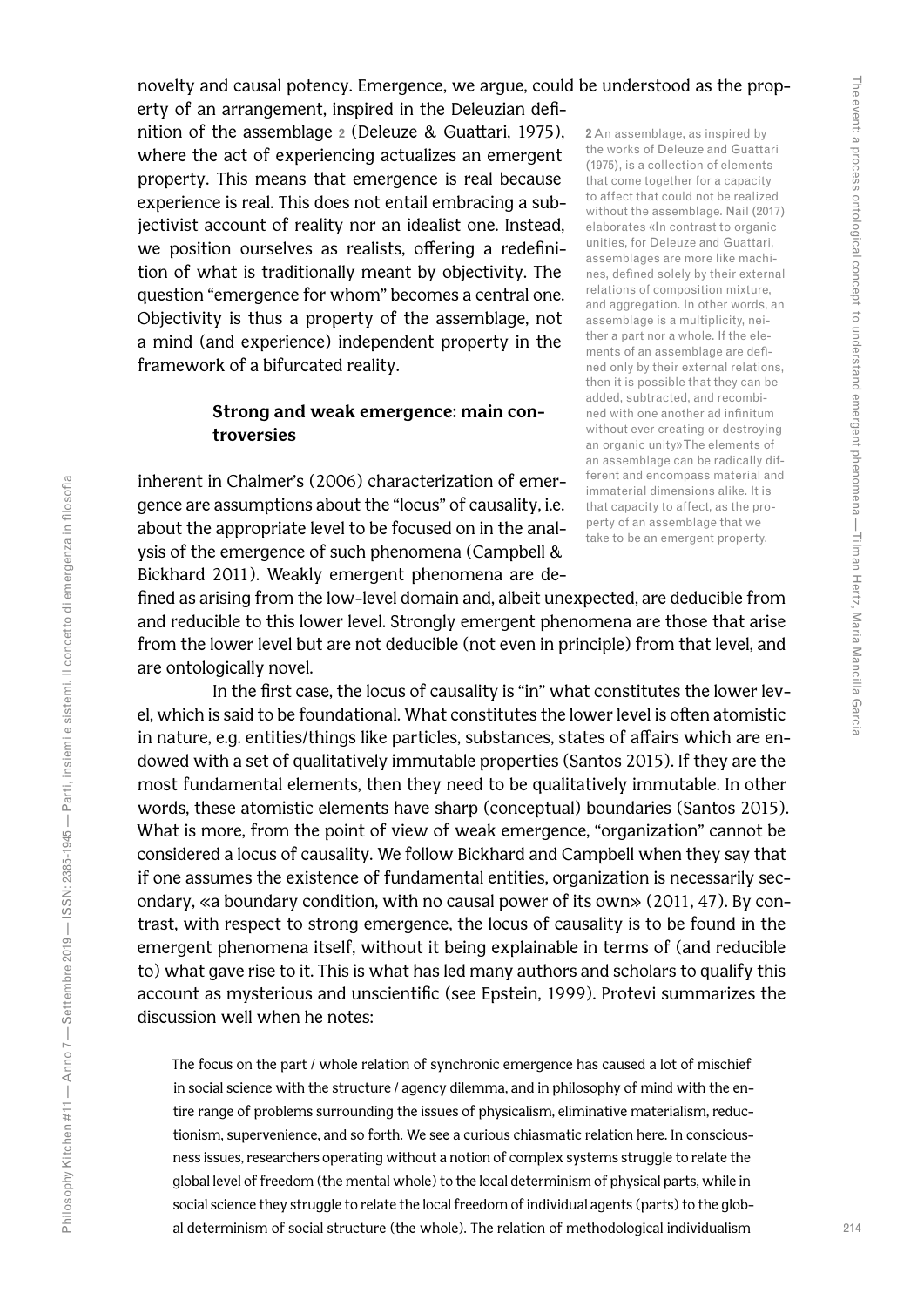in social science to genetic reductionism in biology is not chiasmatic however, but analogic. Genetic reductionism is analogous to methodological individualism in that all living or social phenomena are considered mere epi-phenomena of fundamental units (genes or agents); in other words, these stances accept only 'upward causality'. (Protevi 2006, 24-25)

We argue that approaching the issue of emergence in such way assumes that there is a reality (ontology) that pre-exists experience of it and awaits discovery in the framework of epistemological activity. In this context, Bruno Latour, in the tradition of A.N. Whitehead (2006), refers to the bifurcation of nature which he defines as:

what happens whenever we think the world is divided into two sets of things: one which is composed of the fundamental constituents of the universe— invisible to the eyes, known to science, yet real and valueless—and the other which is constituted of what the mind has to add to the basic building blocks of the world in order to make sense of them (2011).

Epistemological activity is thus reduced to the activity of discovering that which pre-exists the apprehension of the "real" - which might take the form of matter (as in eliminative materialism) or individuals (as in methodological individualism) as illustrated in Protevi's (2006) quote above. May (2005) notes that the legacy of substance ontologies is still strong in western science. There is thus a tendency to consider substances as real, and this tendency underpins significant areas of scientific practice. Consequently, substance ontologies have significantly shaped discussions around emergence. More generally, the important point to take away is that explanations of emergent phenomena are tied to whatever is defined as the "real", and subsequently needs to be explained in terms of whatever one deems to be real, disregarding how it is apprehended. This limits our possibilities of explaining and understanding emergent phenomena, especially when what is real are substances with defined conceptual boundaries and properties.

# **I. Being as events of experience**

as it has been extensively argued, modernity, and in particular the work of Descartes, laid the seeds for the dominance of substance-biased ontologies (see for example Debaise, 2017 for a discussion and references). Substance-biased conceptualizations be it physicalism, idealism, etc. - build on the fundamental bifurcations that Descartes introduced: the mind is separate from the body and nature is separate from culture. Process philosophers have extensively denounced the flaws in such bifurcated view of reality and have embraced a conceptualization of the world as made of ever evolving relations, or processes that are captured in events. We argue in this paper that conceptualizing emergence from a process perspective allows to overcome both the threats of reductionism and of explanatory gaps when accounting for emergent phenomena.

### **I.1. Being understood as Events**

Process ontologies base all conceptual developments from the concept of becoming: Becoming precedes being. From a process ontological perspective, reality does not consist of immutable and unchanging beings. Beings are just temporal manifestations of stabilized processes and only secondarily, a derivative of a reality in constant flux. We can think of temporal manifestations of stabilized processes as spatio-temporal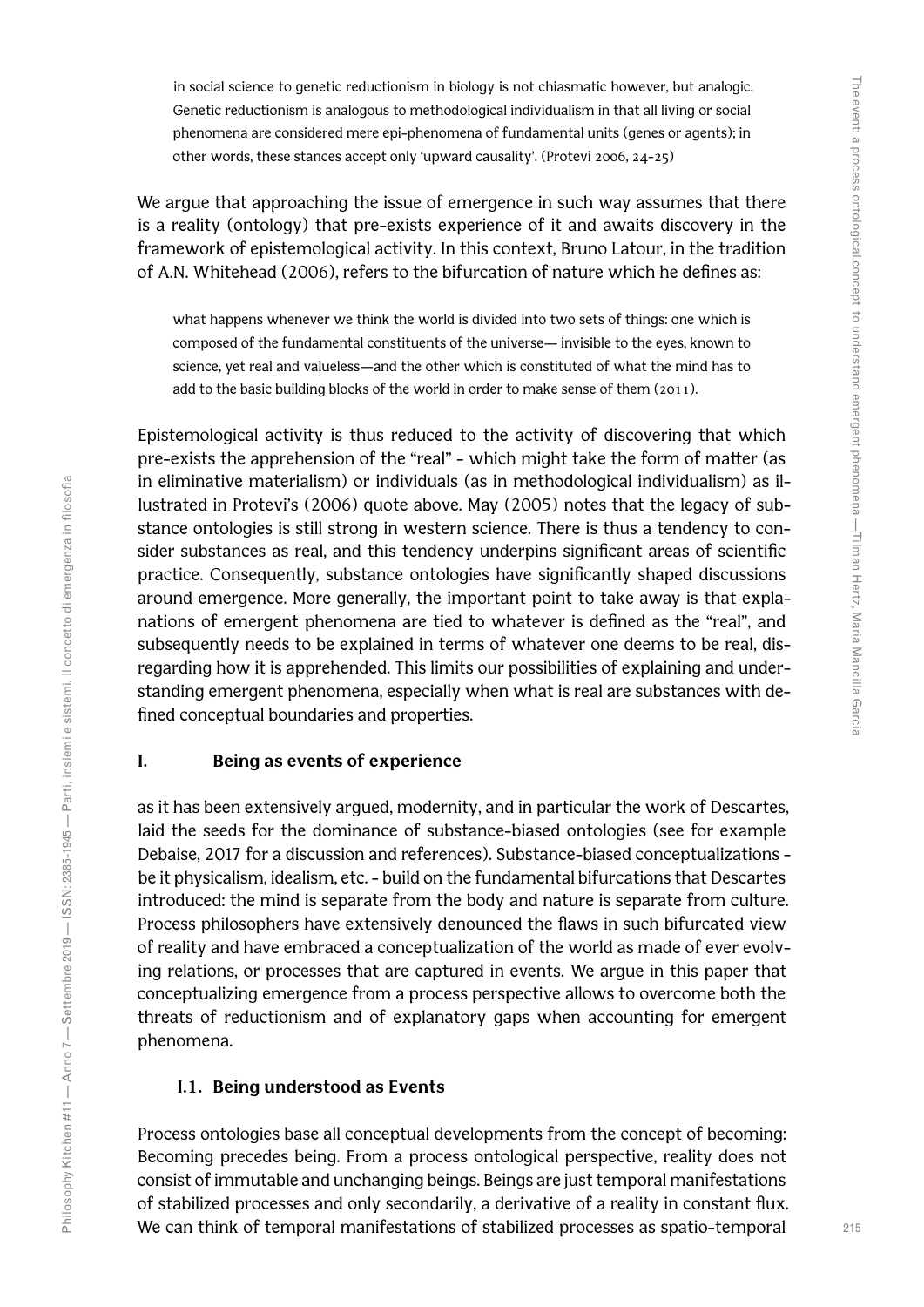events. Therefore, saying that reality is made of processes equals saying that reality consists of events which are, according to Whitehead (1978), «the final real things of which the world is made up» (18).

Whitehead defines events as «chunks in the life of nature» which simply refer to the «experience of activity (or passage)» (2006, 218). Hynes (2016) considers an event to be an "actualization of forces" and as such, it can be taken as an ontological unit. In order to better understand what comes to constitute an event, we turn to the concept of "immanence" that Deleuze and his co-author Félix Guattari put forward (2002). The plane of immanence supposes that forces exist as possibilities, as potentials of which some are actualized through mechanisms that are not transcendent to what gave rise to them in the first place - in other words, what will actualize will not depend on essences and principles but is immanent to the event itself, simply because the event carries all possibilities of its future unfolding within itself.

It is when going from an indeterminacy of the possible, which refers to the space of possibilities open at any given moment, to a determinacy in the actualization of an event that the notion of "process" applies. The event is one singular actualization of forces, which can be determined in multiple ways. In other words, the actualization of forces does not happen according to any predefined necessary pattern but is defined by the event. Indeed, process ontologies are characterized by rhizomatic dynamics (Deleuze & Guattari 2014) which can be referred to as the principles according to which the becoming of the event unfolds. Rhizomatic dynamics evoke a metaphor in contrast with arborescent and hierarchical images, including multiple entry points and influences following which a being may unfold. Every actualization reconfigures/restructures the possible, because the possibilities of unfolding via actualization change continuously.

### **I.2. Events are experiences**

How do we access events? How do we determine them? What "are" they? The short answer is that events are experiences (Whitehead 1978). An event is a unit of experience that is grasped by what we will call a center of experience (a term coined by Debaise 2017). Therefore, we follow James (1904) and readers such as Debaise (2017) arguing that being is experience. Being is to be understood in terms of events which are concrete experiences in space and time. From this perspective, the *manner* of experience - i.e. conscious or unconscious, mental or sensory - is irrelevant, nor is it relevant who or what experiences (Mesle 2008). As such the activity of experiencing goes far beyond the human, or animate realm (see table 1). Debaise notes that feeling (as experience) is the most fundamental or «primary activity [operation] of all existence» (Debaise 2017, 53). "Experience" is defined, following Whitehead, as a form of apprehending being. A process (or processes) that is (are) realized as an event simply is an experience actualized in a center of experience. According to this scheme, the center of experience is thus an integral part of the event to realize.

It is through experiencing events that one creates abstractions, i.e. concepts that allow to refer to particular experiences. If epistemological practice refers to the practice of making useful abstractions on the basis of our experience, and if reality itself is constituted out of experience, then "experience" has both an epistemological and an ontological dimension. From a process ontological perspective, epistemology and ontology are thus inextricably linked. We follow Karen Barad on her challenge of the separation between epistemology and ontology: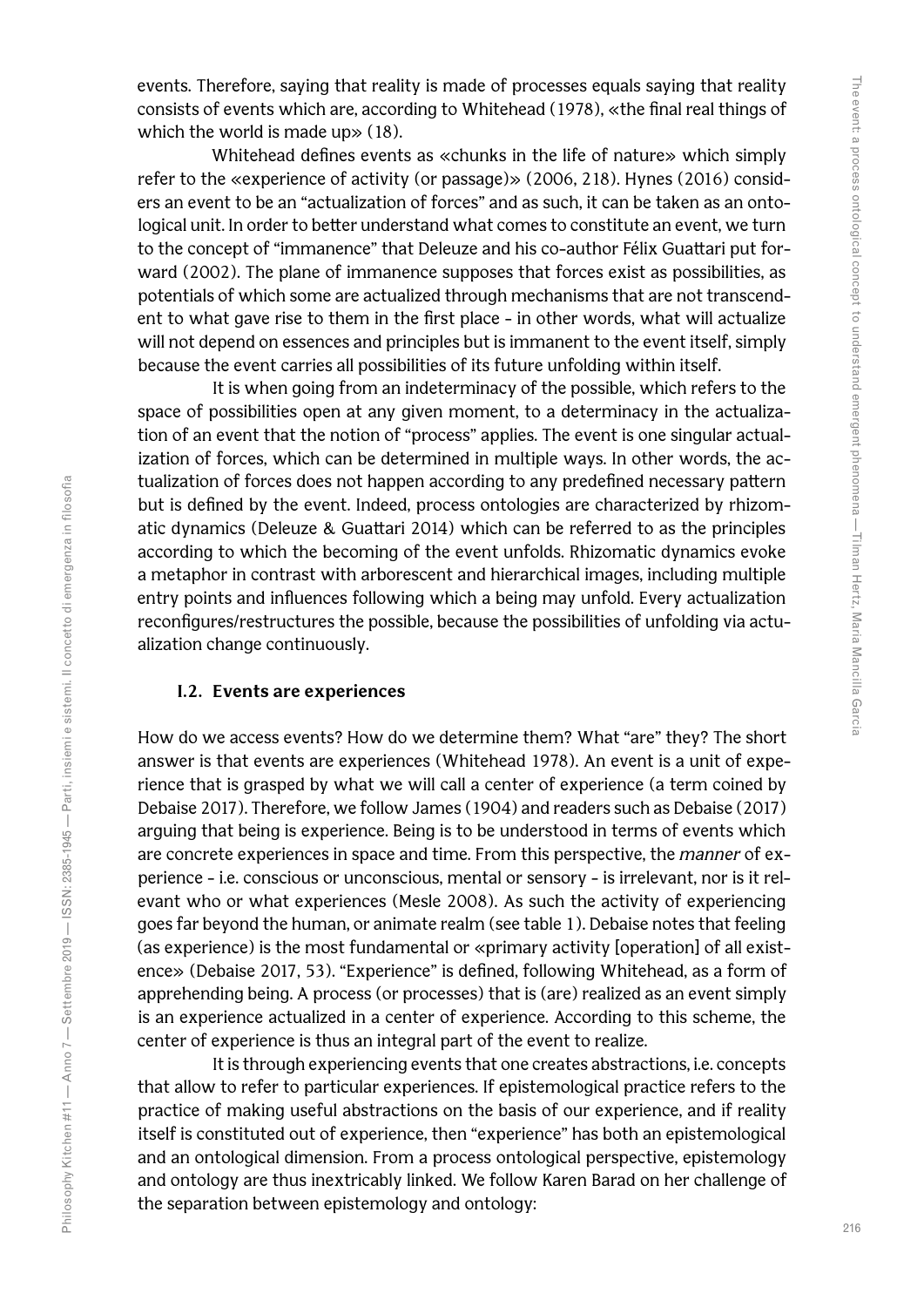We do not obtain knowledge by standing outside of the world; we know because "we" are part of the world. […] The separation of epistemology from ontology is a reverberation of a metaphysics that assumes an inherent difference between human and nonhuman, subject and object, mind and body, matter and discourse (2007, 185).

According to process thinkers, there is no pre-existing "entity" like the human subject as the vehicle of knowing. Joan Scott argues, for example, that the human subject should not be taken as given, but thought of as constituted through experience (1992). A human subject is not a fixed substance that experiences an exterior world. Hence, what a human subject, or rather, a subjectivity, refers to is the activity of experiencing. This, according to Whitehead, applies to micro-organisms as much as it does to humans, the two differing only in how they can experience, not that they experience (i.e. different manners of experience). Debaise notes that:

It is as if the universe ceaselessly contracts into a multiplicity of points that are so many centers of experience [subjects], perspectives of all that exists. It is important to note that these perspectives are not perspectives on the universe but perspectives of the universe, immanent to it (2017, 51).

These different perspectives of the universe derive from the fact that every experiencer experiences from a particular standpoint, out of a particular history, from a particular embeddedness in space and time. In other words, different centers of experience have different conditions of experience. However, the onto-epistemological account does not commit us to any form of subjective relativism. Deleuze's definition of perspectivism allows us to bridge this apparent tension between particularity and realism: «perspectivism amounts to a relativism, but not the relativism we take for granted. It is not a variation of truth according to the subject, but the condition in which the truth of a variation appears to the subject» (1993, 20).

To sum up the previous two sections, existence (as events) is dependent on being experienced. What an event is can only be explained in terms of what it consists of, that is, in terms of other events it has incorporated, a process which, metaphorically speaking, occurs via rhizomatic and not arborescent dynamics. This means that nothing is more fundamental than anything else and can only be explained through mutual reference; in a certain sense, every event mirrors the world from its own unique perspective (see Hooper 1947). This is because an event simply *is* all the other events it has appropriated or incorporated in its ongoing actualization or unfolding. This carries two consequences: firstly, events have fuzzy boundaries, i.e. they cannot be captured by a definite set of properties alike substances because they are fully composed of other events in a process of continuous unfolding where new events enter continuously; secondly, from a process ontological perspective, we need to abolish the distinction between epistemology and ontology because the act of experiencing, an epistemological activity, is at the same time an ontological activity (see table 1).

Event The most basic ontological category. It can be abstracted because it is experienced as a unit that can be distinguished as such - by a center of experience - from a world in constant process. Yet, it has fuzzy conceptual boundaries since it is made of other events.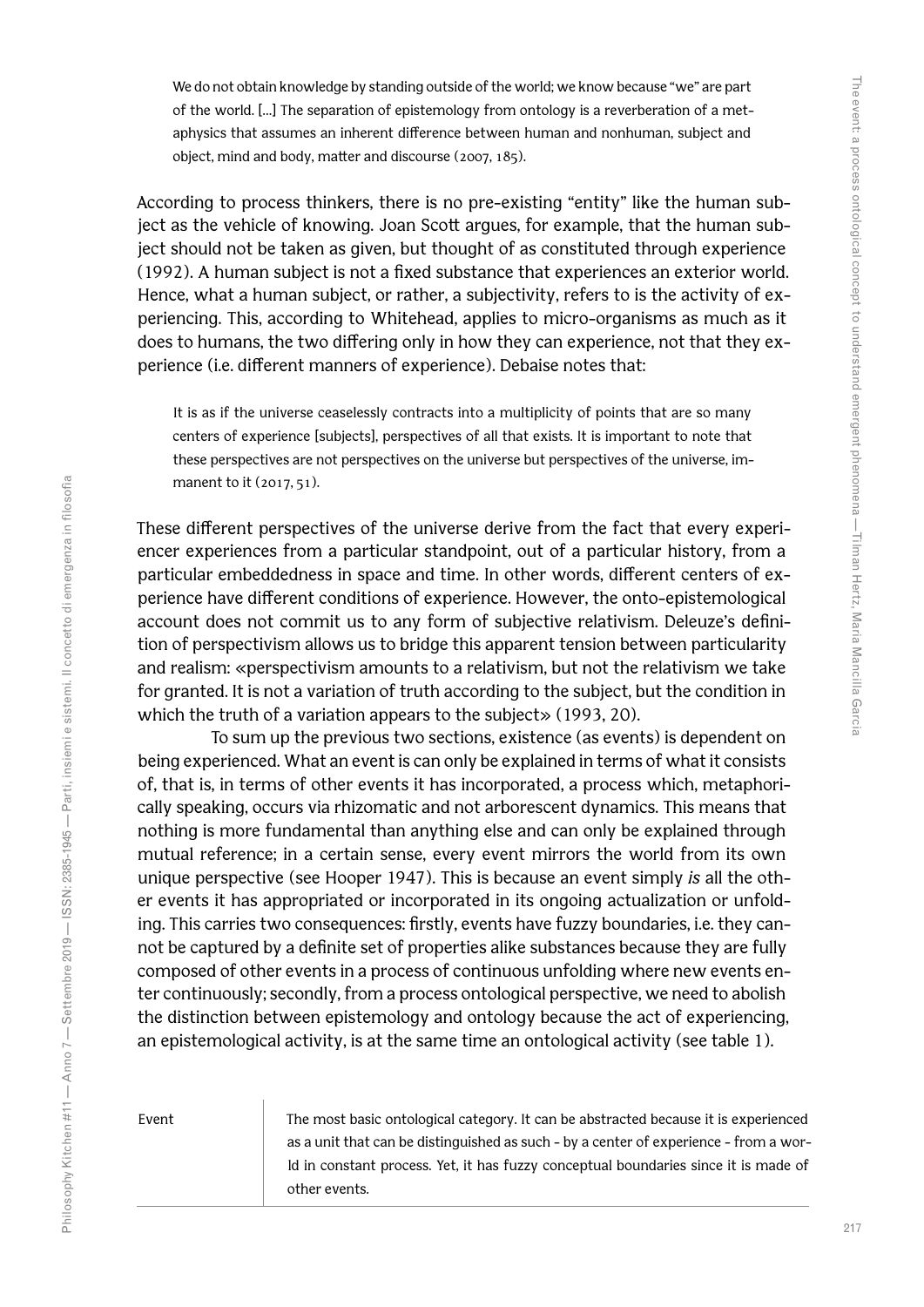| Process                     | Processes are that which bring about events. A single event can be realized by many<br>different processes coming from a variety of different realms, such as the biological,<br>the ecological, the social, the cultural, the aesthetic, etc.                                                                                                                                                                            |
|-----------------------------|---------------------------------------------------------------------------------------------------------------------------------------------------------------------------------------------------------------------------------------------------------------------------------------------------------------------------------------------------------------------------------------------------------------------------|
| Experience                  | In experience the processes that bring about events are disclosed and abstracted.<br>Not all possible processes that could enter an event are always experienced. Which<br>processes are experienced depend on the conditions of experience.                                                                                                                                                                              |
| Conditions<br>of experience | Conditions which allow a center of experience to have an affecting experience.<br>Examples are: the presence or absence of a nervous system (conscious or uncon-<br>scious experience) or a particular context (i.e. a position in space and time), or ha-<br>ving or not a language at one's disposal (for example, having a conceptual language<br>allows for transmission of events via a conversation or a book) etc. |
| Center<br>of Experience     | That which experiences. Centers of experience can be very different, given that<br>experience is not limited to a human faculty. Human, conscious experience is just<br>one way of experiencing, next to other, unconscious ones.                                                                                                                                                                                         |
| Possibility<br>space        | The set of processes and their interactions that are possible. The possibility space<br>changes as processes actualize and change in interaction with other processes. It re-<br>cords events and contains them and is modified by random events. The possibility of<br>those events occurring is one of the characteristics of the possibility space.                                                                    |

**Table 1** Definitions (based on works by Whitehead 1925, Deleuze and Guattari 2002)

# **II. EMERGENCE FROM A PROCESS ONTOLOGICAL PERSPECTIVE**

# *Two implications for emergence: organization matters and need of an experiencer to exist*

### **II.1. Organization matters**

As indicated above, the boundaries of the event are fuzzy. Thus, explaining emergent phenomena - which are events themselves - in terms of other events with fuzzy boundaries puts emphasis on the concrete processes

that bring the emergent phenomena about. **3** In other words, the locus of causality lies in the particular organization of processes that generate emergent phenomena at any given moment. Process thinkers such as Deleuze and Guattari talk about assemblages of processes to characterize emergent phenomena.

**3** Saying that an emergent phenomenon is an event that can be understood in terms of other events is, in the end, just another way of stating that emergence is the property of an assemblage (see the introduction to this paper)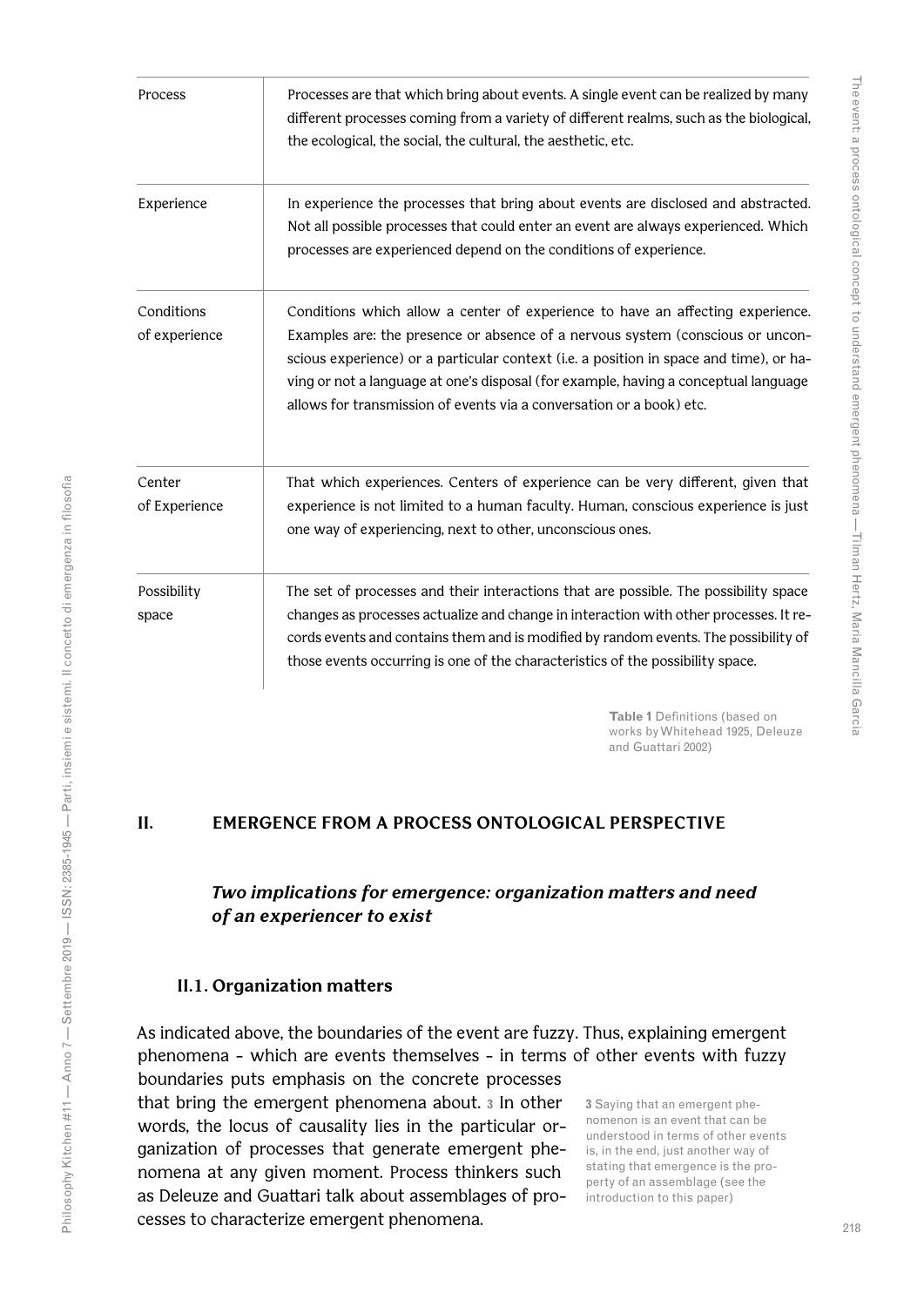To illustrate the process conceptualization of emergence, let's turn to the well-studied Balinese water management temples (Lansing 1987 and 2003; Lansing & De Vet 2012). Those temples and the rituals around them are organized into an emergent, highly complex crop-management system. We will define such system as an assemblage of processes in which the rotation of crops not only allows efficient shared irrigation practices but also pest management control. Management is at the same time the result of and shaped by a «process of coadaptation on a rugged fitness landscape» (Lansing & Kremer 1993, 99). This process of coadaptation should be understood as continuously evolving in time and space and involving farmers, ecological systems, cultural practices, and the physical geography of Bali. Put differently, what these individual components are, and why they do what they do, cannot be understood without reference to this very process of co-adaptation that changes these same components along the way. In this sense, the emergent property - the highly complex crop management system - is not something that pre-exists the relation between the individual components. Put differently, it cannot be said to be the result of a simple aggregation or combination of pre-existing components precisely because these components are changed by the very process of co-adaptation. This continuous co-adaptation among individual components can be understood in terms of evolving possibility spaces (defined by the plane of immanence at any moment) in the framework of which novel relations actualize as processes. The properties of emergent phenomena simply lie within those actualized processes that define such assemblages. In other words, it is because the particular relations between the farmers, ecological systems, cultural practices, and the physical geography of Bali are actualized by the processes of continuous co-adaptation that the emergent property (crop-management system) realizes.

Holding that true, we neither have essences that would be the locus of upward causation, nor do we have some kind of whole that would "do" the downward causation. We side with Santos when he notes that:

Therefore, we can preserve the meaning of both upward (UC) and DC [upward and downward causation] without assuming the existence of causes that ''go up'' and ''go down'' between parts and wholes. UC and DC must be conceived as two different aspects of the same ongoing intra-level process of systemic relational causation between different relata that belong to the same relational domain. (2015, 28)

Another way of putting this is to re-emphasize that relations which are actualized as processes modify the possibility spaces of events. It is precisely in terms of this modification of the possibility spaces that upward and downward causation have to be understood. This modification influences what an assemblage, understood as an event, can and cannot do. Thus, we can think of UC and DC without thinking that either wholes or parts do the job but rather think of them in terms of actualized relations that modify the possibility space of events.

#### **II.2. Emergence needs an experiencer**

The fact that events are units of experience implies that for emergent phenomena to exist it requires to be experienced. In other words, the fact that emergence requires an experiencer implies that emergence is a property of an event, which, in turn, is inseparable from a center of experience. This contrasts with a layered view of reality, since from a process perspective, emergent phenomena do not exist independent of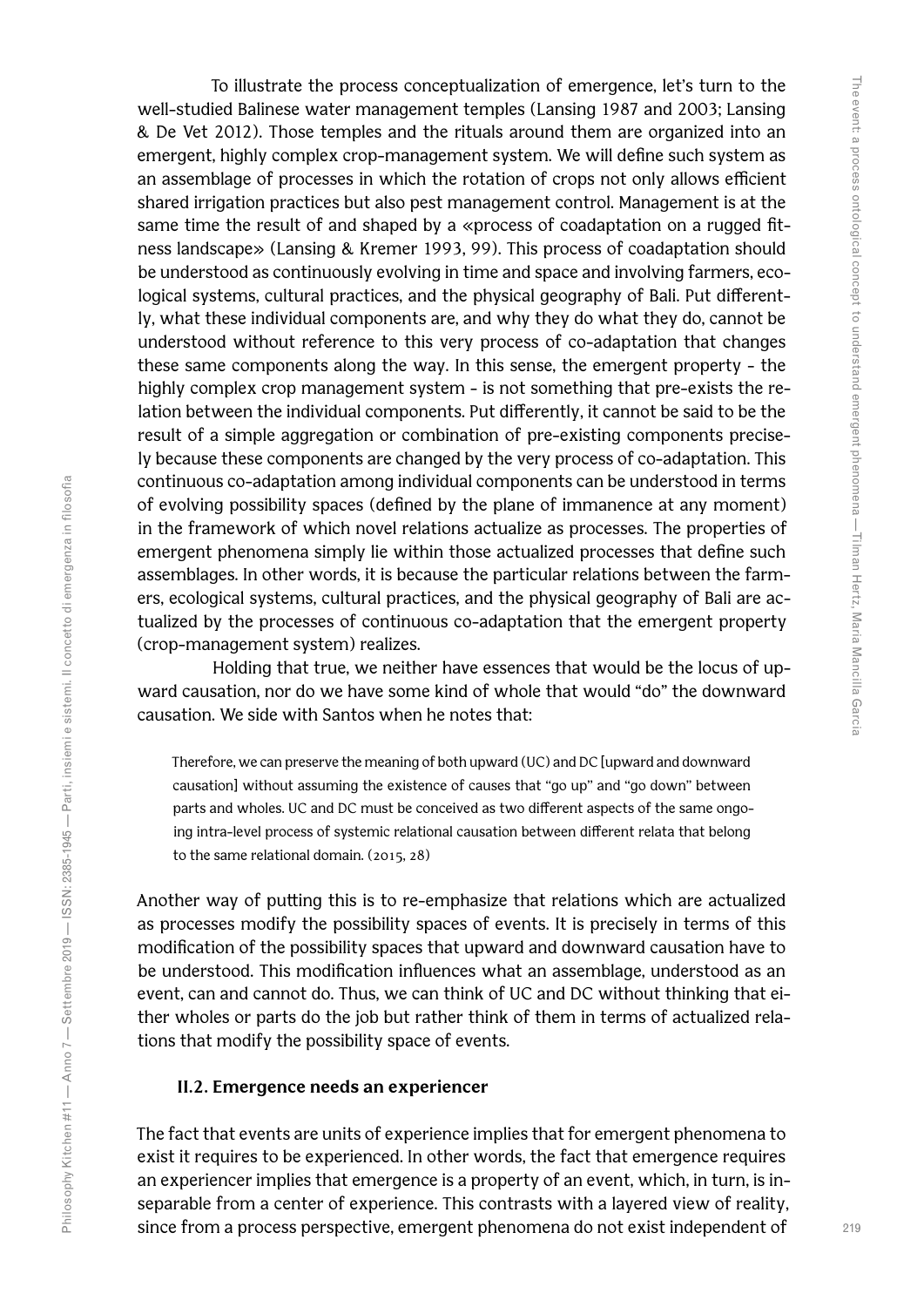an experiencer. We can therefore not answer the question about emergence without asking at the same time the question about emergence for whom. Taking the example of the water temples above, we can say that for the human farmer, or for the scientist who investigates, and in accordance with their respective conditions of experience, the process presents itself as *one* process organizing interactions of components into a functional structure that is a highly complex crop-management system.

This process has two dimensions: how the interaction of the components leads to the functional structure as well as how the functional structure impacts on the components. Highlighting those two dimensions is important because otherwise one could not make a difference between, on the one hand, emergence and, an encounter/interaction on the other hand. An encounter of two assemblages may modify a possibility space but does not necessarily count as what has been defined as emergence - which involves that encounters/interactions lead to new functional structures that themselves impact on the possibility space of the entities involved.

## **II.3. Organization and Experience mutually determine each other**

To fully grasp the scope of an onto-epistemology it is necessary to elaborate on the mutual determination of processes which realize organization on the one hand, and on experience of those very processes on the other hand. These processes, and the organization they realize, only have their given causal powers *because* they are experienced. Experience and processes are two dimensions of the same thing in an ongoing process of unfolding which is defined by the interplay of what is possible and what is actualized. *In other words, experience organizes processes into events, but at the same time those very processes determine the possibilities for subsequent experience.*

# **III. Abductive methods from complexity sciences to further our understanding of emergent phenomena**

process ontologies have been proposed as foundations for complexity science (Weinbaum 2015; Holland 2013; Protevi 2006), which suggests that methods used in complexity science might be appropriate to tackle emergence from a process-relational perspective. As an example, see Preiser et al. (2018), who comprehensively identify appropriate methods for furthering our capacity to analyze complex systems. It is striking to note that to a large extent these methods are abductive in nature.

Abduction, as a form of reasoning, was proposed by the American pragmatism philosopher Charles Sanders Peirce (1994) as a third form of reasoning next to induction and deduction. The latter two have been criticized by process philosophers, such as Whitehead, as not allowing novelty to enter the line/chain of reasoning. Indeed, induction and deduction have been criticized by process thinkers as too rigid since they both begin with reference to something pre-existing. We follow Shaviro (2015, online) in his summary of the issue:

Deduction starts with conditions that are already given, and traces out a chain of logical consequences for those conditions. Induction, for its part, generalizes on the basis of an already given set of particular observations. According to Peirce, neither deduction nor induction can actually suggest anything new.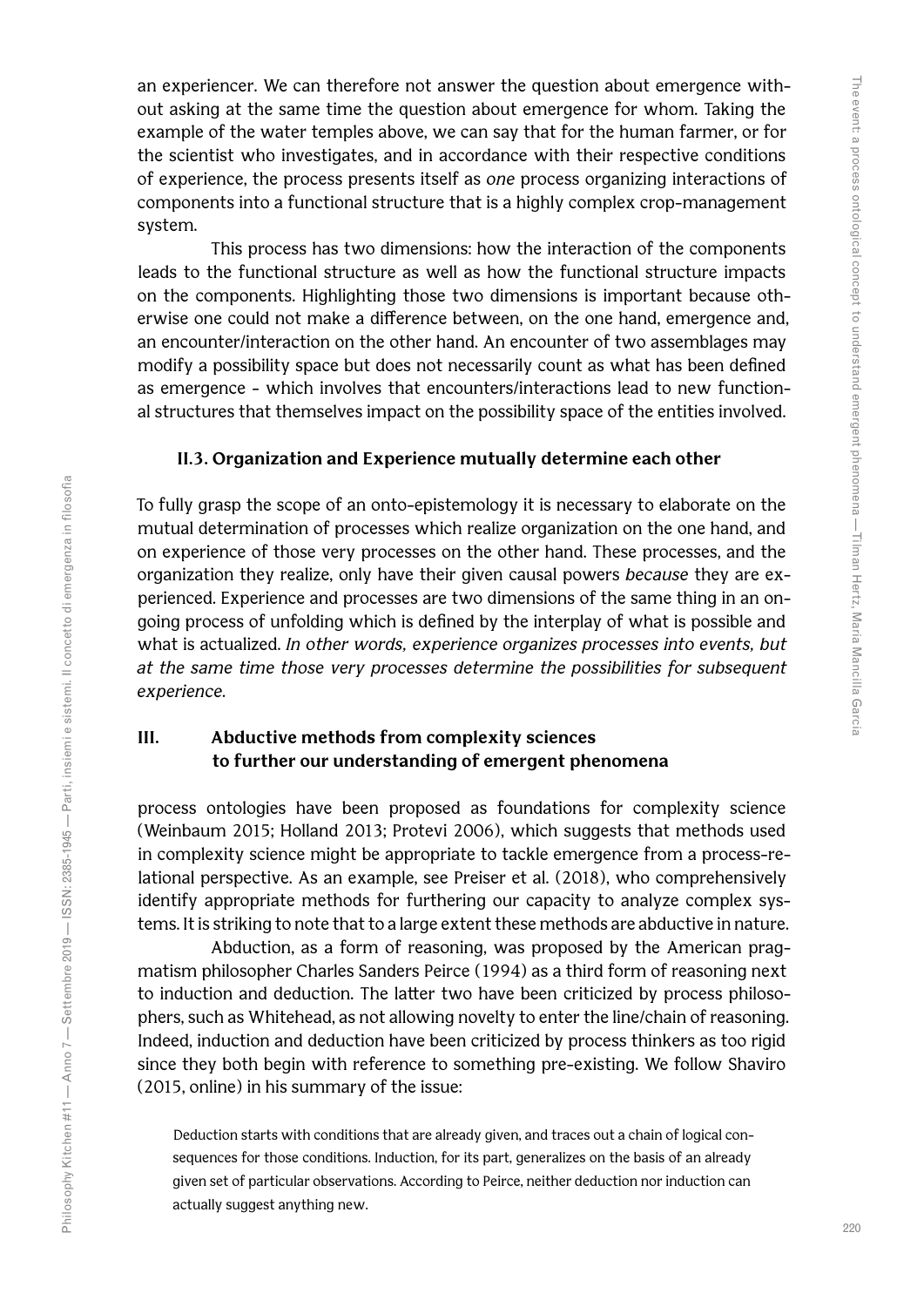Inductive and deductive forms of reasoning have been used to analyze emergent phenomena on the basis of substance ontologies. Instead, Whitehead insists that there needs to be room for «the play of a free imagination, controlled by the requirements of coherence and logic» (1978, 5) in a process perspective because otherwise one is bound to miss the process of the unfolding of the event according to rhizomatic dynamics. This needs speculative activity. Shaviro (2015) is among those authors who see the Whiteheadian call for speculation in scientific activity akin to the Peirceian abduction. What the call for speculation does is to reverse the order of reasoning. It focuses on phenomena and speculates as to what brought them up, thus allowing change, interaction and thus true novelty to enter the process of scientific discovery.

#### **IV. Conclusion**

weak emergence entails reductionism where the causal potency of an emergent phenomena can in principle be explained in terms of the elements of the lower level (or interaction thereof). Strong emergence has been condemned as entailing explanatory gaps where the causal capacity of the emergent phenomena cannot be explained in terms of the lower level elements (or interaction thereof). The onto-epistemological point of view, which situates the locus of causality in the relations between components of an assemblage, allows us to side with Bunge in saying that the «possibility of analysis does not entail reduction, and explanation of the mechanisms of emergence does not explain emergence away» (1979, 156).

Saying that emergence is the property of an event equals to saying that something is emergent because it is abstracted as an event. From an onto-epistemological perspective, this does not entail reduction because an event simply IS defined by other events it has integrated in the process of abstraction. This means that it cannot be reduced to something more fundamental because it can only be understood by reference to other events. There is nothing to what a particular being or an entity (or set of beliefs for that matter) can ultimately be reduced to except events of experiences but which are mutually conditioning, presupposing, constituting, explaining etc. each other (see Latour 2005, 72). This is because all experiences are equally important, and none is more "real" than others (James, 1904; Duvernoy 2016).

This also means that the onto-epistemological position does not entail an explanatory gap when accounting for strong emergence. There are two reasons for this: First, because the onto-epistemological position abolishes bifurcations. When it comes to the explanation of an emergent phenomena, one is freed from having to explain it in terms of particular experiences (such as those conveyed by primary qualities). Second and more importantly, entities, understood as events, evolve according to rhizomatic dynamics and acquire new properties and capacities by entering novel relations and laying thus a fundament for a type of novelty that is akin to algorithmic understandings of novelty (Arthur 2011).

Emergence is a property of the event, and of the center of experience that experiences it. This opens up the possibility that emergent phenomena can exist for some, but not for others, but that doesn't make the phenomena less real - which certainly goes beyond reducing them to mere epistemological differences and further develops the Deleuzian idea of perspectivism. As such, we have argued here that investigating emergence involves dwelling in those differences and to follow them by the use of, for example, abductive methods.

221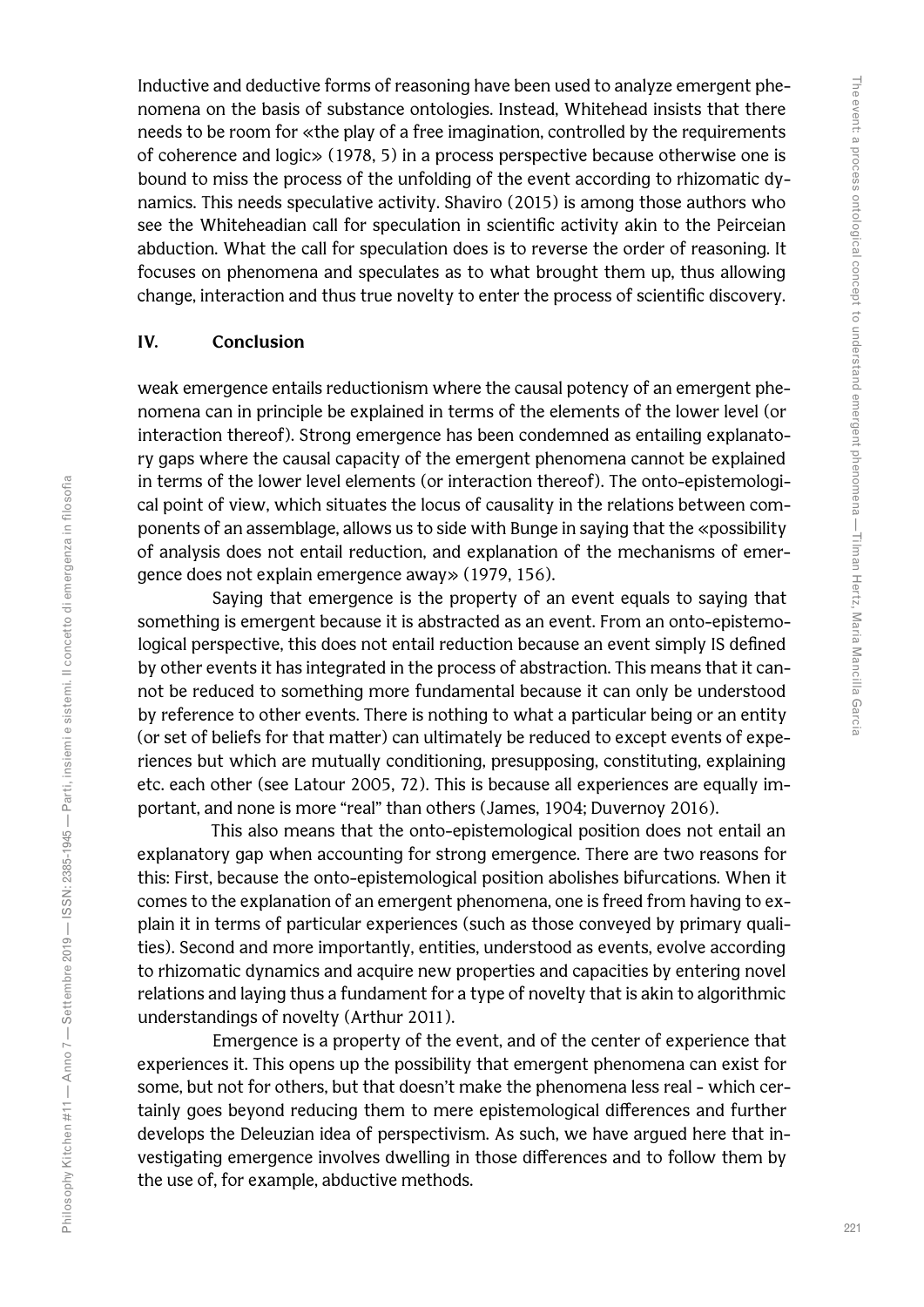#### **Bibliography**

- Arthur, B. (2011). *The Nature of Technology: What It Is and How It Evolves.* New York: Free Press.
- Barad, K. M. (2007). *Meeting the universe halfway : quantum physics and the entanglement of matter and meaning*. Durham: Duke University Press.
- Bunge, M. (1979). *Causality and Modern Science*. New York: Dover.
- Campbell, R. J., & Bickhard, M. H. (2011). Physicalism, Emergence and Downward Causation. *Axiomathes*, 21(1), 33–56.
- Chalmers, D.J. (2006). Strong and Weak Emergence. In P. Clayton & P. Davies (eds.) *The Re-Emergence of Emergence: The Emergentist Hypothesis from Science to Religion* (244-254). Oxford: Oxford University Press.
- Debaise, D. (2017). *Nature as Event. The Lure of the Possible*. Durham: Duke University Press.
- Deleuze, G. (1993). *The Fold: Leibniz and the Baroque*. London: The Athlone Press.
- Deleuze, G., & Guattari, F. (1975). *Kafka: pour une littérature mineure*. Paris: Minuit.
- Deleuze, G., & Guattari, F. (2002). *A Thousand Plateaus: Capitalism and Schizophrenia*. London: Continuum.
- Deleuze, G., & Guattari, F. (2014). *What is Philosophy*. New York: Columbia University Press.
- Duvernoy, R. J. (2016). "Pure Experience" and "Planes of Immanence": From James to Deleuze. *The Journal of Speculative Philosophy*, 30(4), 427–451.
- Epstein, J. M. (1999). Agent-based computational models and generative social science. *Complexity*, 4(5), 41–60.
- Hynes, M. (2016). Indifferent by nature: A post-humanist reframing of the problem of indifference. *Environment and Planning A*, 48(1), 24–39.
- Holland, E. W. (2013). *Deleuze and Guattari's "A Thousand Plateaus": A Reader's Guide*. London: Bloomsbury Academic.
- Hooper, S. (1943). Whitehead's Philosophy: Space, Time and Things. *Philosophy*, 18 (71), 204-230.
- James, W. (1904). A World of Pure Experience. *The Journal of Philosophy, Psychology and Scientific Methods*, 1(20), 533–543.
- Lansing, J. S. (1987). Balinese "Water Temples" and the Management of Irrigation. *American Anthropologist*, 89(2), 326–341.
- Lansing, J. S. (2003). Complex Adaptive Systems. *Annual Review of Anthropology*, 32(1), 183–204.
- Lansing, S.J. & Kremer, J.N. (1993). Emergent properties of Balinese water temple networks: coadaptation on a rugged fitness landscape. *American Anthropologist*, 95, 97–114.
- Lansing, J. S., & de Vet., T. a. (2012). The Functional Role of Balinese Water Temples: A Response to Critics. *Human Ecology*, 40(3), 453–467.
- Latour, B. (2005). *Reassembling the Social: An Introduction to Actor-Network-Theory*. Oxford: Oxford University Press.
- Latour B (2011). Foreword. In Stengers I (ed) *Thinking with Whitehead: a Free and Wild Creation of Concepts*. Cambridge, Massachusetts: Harvard University Press.
- May, T. (2005). *Gilles Deleuze: A General Introduction*. Cambridge: Cambridge University Press.
- Nail, T (2017) What is an Assemblage? *SubStance*, Vol. 46, Number 1, 2017 (Issue 142), 21-37.